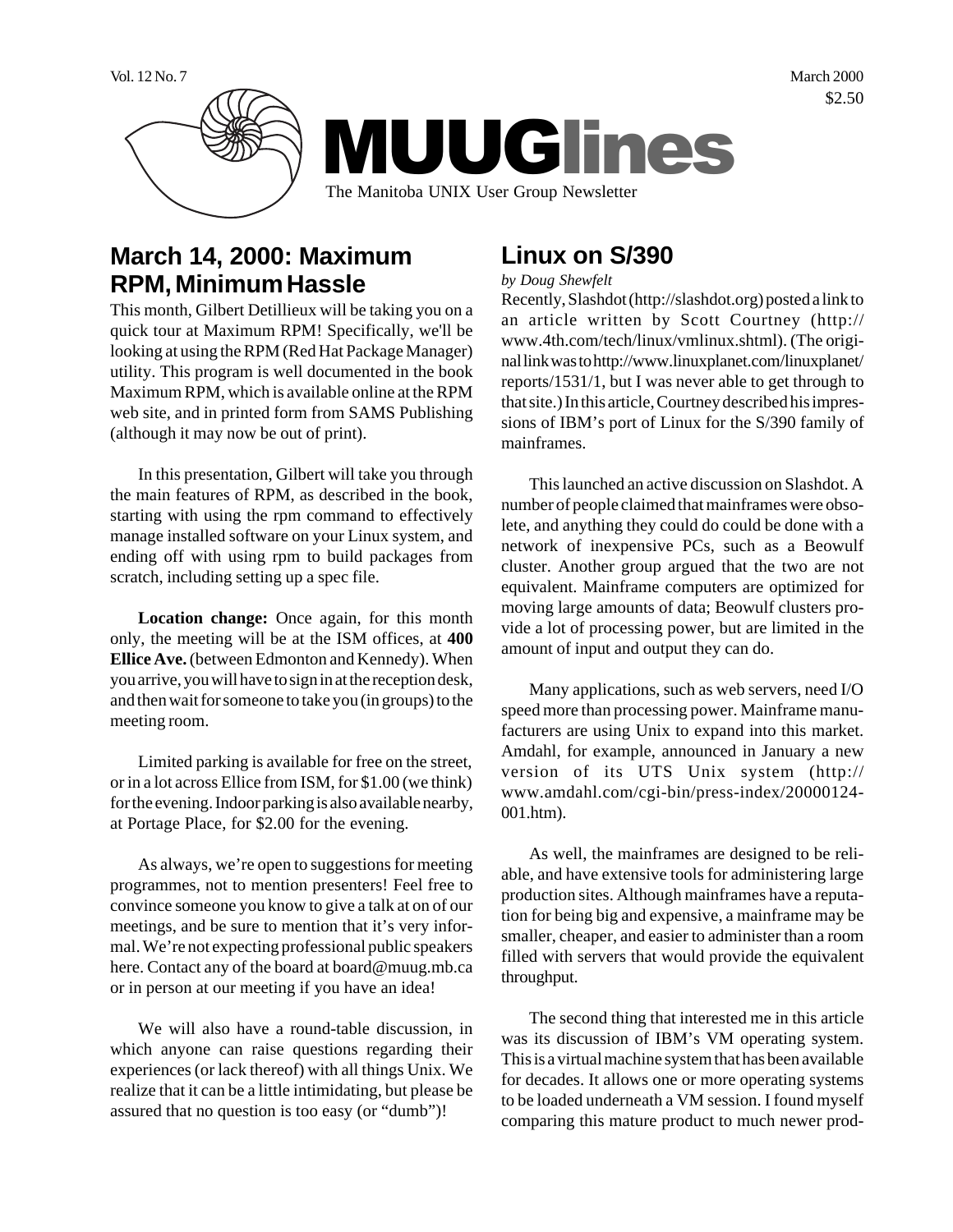ucts like VMware for the Intel architecture.

The current Intel architecture offers incomplete support for running a virtual machine. VMware has to emulate in software a number of functions that would normally be performed directly by the hardware. Programs that use these functions tend to run much more slowly under VMware. IBM modified its S/390 architecture to work well with VM — practically all parts of the S/390 instruction set can be virtualized in hardware. That means that operating systems and applications running under S/390 VM run almost entirely on the bare hardware.

The author of the article talks about a S/390 system administrator who decided to see how many Linux images he could put on a mainframe.

Courtney says "His test system finally ran out of resources at 41,400 Linux images. That's not a typo there were forty-one thousand copies of Linux running on one logical partition of one mainframe, under VM." I was impressed. I didn't realize that it was possible to have that many operating systems running on one machine.

The death of mainframes and the death of Unix have been predicted many times. They both seem to be remarkably resilient.

# **Easy Information Technology (eIT) easyLinux 1.2**

*Reviewed by Gilbert Detillieux*

With the glut of Linux distributions currently being offered, I couldn't help but wonder: Is there a need for yet another one? The answer would depend on whether or not the distribution offers something unique and useful.

I recently received (won as a door prize) a copy of the 2-CD set of eIT's easyLinux, version 1.2. The company, eIT, operates out of Germany, with offices in California, USA, and Singapore. Curiously, the evaluation CD's MUUG received were sent from Singapore, and not California. The first CD is bootable, and contains all of the easyLinux distribution and the installation software. The second CD contains two applications: Sun's StarOffice 5.1a, and Applix's ApplixWare 4.4.2.

As the name would suggest, easyLinux is designed to be easy for novice users to install and configure. I had no problems booting the CD and getting the X Window-based installer program to load on my test system, an IBM ThinkPad i-Series laptop. Once the installer came up, it gave me a few different options for the installation method. I chose the "professional" install, which would give me more control over the process, but easier installation options are available for the less experienced.

After that, I had the option of different types of configurations for the system, depending on the intended use. I chose the laptop installation. This gave me a dialog box to select a particular make and model of laptop computer. Unfortunately, this list contained many models of Toshiba laptops, but nothing else, other than a generic selection for all the rest. (Presumably, this list will be expanded in future versions.)

The next step was hard disk partitioning. The GUI interface for this was quite nice, and seemed to be fairly intuitive. Since I was installing this over of a previous installation of Red Hat 6.1, and since the partitioning software recognized my existing partitions, there wasn't much to do here, so I didn't exercise this part of the software. It's worth noting that there was also a button to launch fdisk instead, and this gave you the choice between the venerable old console-mode fdisk command, and GUI front-end to fdisk.

Oddly, after this, there was very little left to do as part of the base installation. There was no option to configure things like the network, the timezone, etc., as I'm used to seeing. There was also no package selection at this stage. The installer just went ahead and did the base installation, while displaying a progress bar. The next step was a reboot of the system.

After rebooting, easyLinux launched the X server and the KDE display manager automatically. Remember, all of this is before I was able to do any package selection, so you get all of X and at least the core KDE applications installed whether you want them or not. Given that, this distribution may not be appropriate for older systems, where disk space is at a premium, or where the CPU may not be fast enough for a full-blown KDE environment.

I was then able to login as root, with no password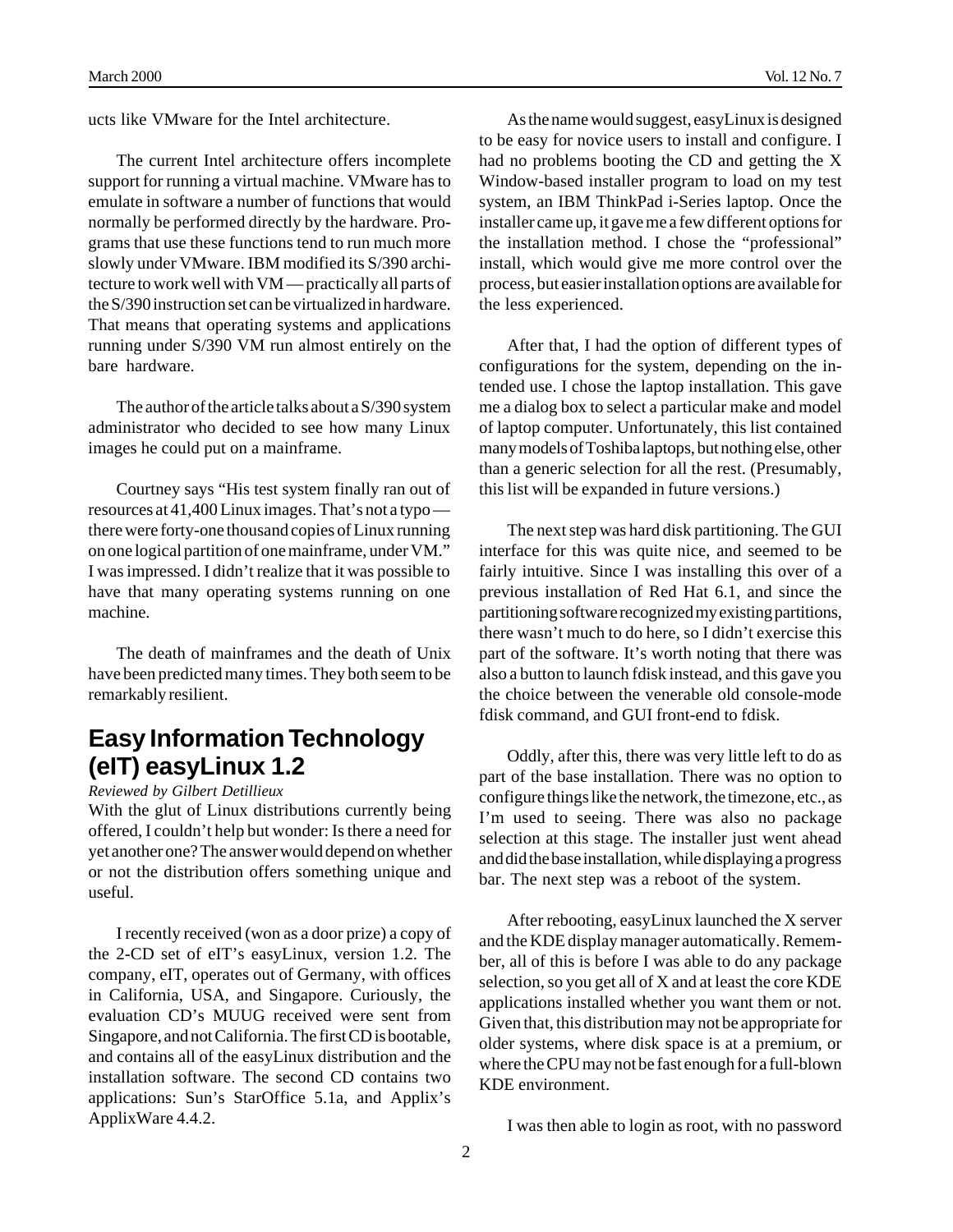required. (OK, they said it was easy; they never said anything about security!) Fortunately, the first thing that then popped up was a password change dialog, so I was able to easily set up a root password. (This is all before being able to set up a network too, so the machine isn't really left vulnerable to the world.)

Next, an application called eHelpAgent was launched, to guide me through the rest of the install, which included X Window setup, network setup, and finally, package selection!

The GUI interface for doing the X setup was quite nice. (Remember, we were already in X, from early in the install, and certainly after the reboot. However, only the most basic VGA server was running at this point, with a limited resolution of 640x480, with 16 colours.) The setup program let me pick from a number of video cards or chipsets and monitors. The Neomagic chipset for laptops was one of the choices, and there was little else I had to worry about. The setup program started the new X server in test mode, and after I indicated everything was OK with that, it restarted the whole X session with this new server.

Logging in again, and continuing with eHelpAgent, I was then able to continue with the installation process. I skipped network setup, as this was for LAN setup only, and not for modem/PPP setup. Another application called eProfile was then launched, to start the package selection.

At this point the first CD was needed again. With eProfile, packages can be selected according to "profiles", and you can even set up your own custom profiles. After picking a profile, you can then select individual packages, which are organized hierarchically (similar to RPM groups, in a Red Hat installation). Package selection and installation was then a trivial matter.

The various packages (except for maybe the base installation, of which I'm not sure) are stored on the CDs in RPM format, so installation and removal is fairly easy. However, the package descriptions were often extremely brief, sometimes only a single line, and sometimes not even translated from German. There were also a lot of English misspellings, not only in the package descriptions, but also in some of the installer menus. For instance, eHelpAgent often referred to

packages as "packets."

The number of packages available in this version was rather limited, compared to what you get in many of the other distributions these days. So, it looks like in many ways, this distribution is still very much a work in progress, and may not be quite ready for prime time. Still, the inclusion of StarOffice and ApplixWare was an unexpected bonus.

I started by asking whether we needed yet another Linux distribution, given all the other choices available. The big advantage to easyLinux, as far as I can tell, is the ease of installation, which is a big plus if you're a novice user and just want to get a basic Linux workstation with X11 and KDE. So, there may be a niche for easyLinux to fill. For an early version, this is quite a decent offering, but it will have to improve in a number of ways if eIT wants to compete in the long term. (This is particularly true given the fact that many other distributions are now also offering easy to use, X Window based, installers.)

If you've got hardware constraints, or are looking for something more customisable and applicationspecific, then easyLinux may not be for you. Me? I'm going to stick with Red Hat Linux for a while longer, but I'll be interested to see what happens with easyLinux, and a number of the other new distributions struggling for market share, in the years to come.

### **VMware 2.0 Beta Now Available**

*From: The VMware Team*

*<vmwarenews@vmware.m0.net>*

VMware is pleased to announce the availability of beta versions of VMware 2.0 for Linux and VMware 2.0 for Windows NT and Windows 2000. With exciting new features such as suspend to disk and Instant Restore, SCSI support and faster performance, VMware 2.0 is our best product yet.

You can preview Version 2.0 by downloading a beta version of the product. This will allow you to try the new features and run multiple operating environments with more functionality than ever before. To download your free beta license for VMware 2.0, go to: http://vmware1.m0.net/m/s.asp? H836714390X502212